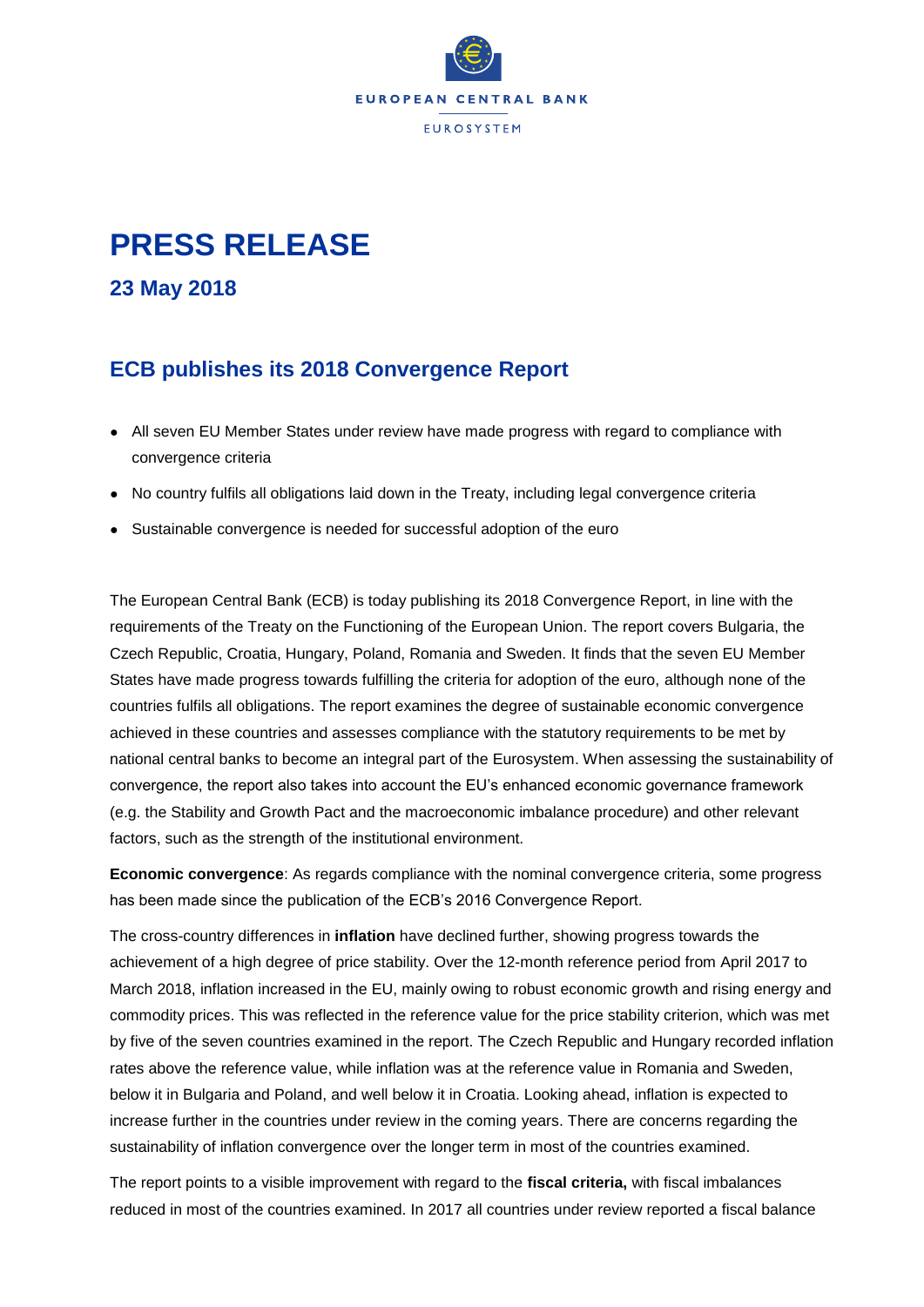within the 3% of GDP deficit ratio reference value, and no country is currently subject to an excessive deficit procedure. In 2016, Croatia was subject to such a procedure. Therefore, all the countries under review are in compliance with the deficit criterion. The debt ratio exceeds the threshold of 60% of GDP in Croatia and Hungary only, but is in both countries on a sufficiently diminishing trajectory and approaching 60% of GDP at a satisfactory pace, and can therefore be deemed compliant with the Stability and Growth Pact.

None of the countries under review participates in the **exchange rate mechanism (ERM II)**. In most countries the exchange rate exhibited a relatively high degree of volatility over the two-year reference period. The exceptions were Bulgaria (which has a currency board arrangement vis-à-vis the euro) and Croatia (which operates a tightly managed float).

**With regard to the convergence of long-term interest rates**, five of the seven countries under review recorded long-term interest rates below the reference value of 3.2%. Long-term interest rates were above the reference value in Poland and Romania. The lowest values were recorded in the Czech Republic and Sweden.

**Sustainable convergence is essential:** Countries adopting the euro should be able to demonstrate the sustainability of their convergence process. A prerequisite for sustainable convergence is macroeconomic stability and, in particular, a sound fiscal policy. Most of the countries under review have made progress in addressing macroeconomic imbalances in their economy. Sustainable convergence also requires **sound institutions**. Countries must have well-functioning product and labour markets, which is essential to cope with macroeconomic shocks. Moreover, appropriate macroprudential policies need to be in place to prevent the build-up of macroeconomic imbalances, such as excessive asset price increases and credit boom-bust cycles. Finally, an appropriate framework for the supervision and resolution of financial institutions needs to be in place, especially in view of the establishment of banking union and the Single Supervisory Mechanism.

**Legal convergence:** In none of the seven countries examined is the legal framework fully compatible with all the requirements for the adoption of the euro. Incompatibilities persist regarding central bank independence, in particular central banks' institutional and financial independence, as well as personal independence. In addition, in all countries under review, with the exception of Croatia, there are incompatibilities as regards the prohibition of monetary financing and the legal integration of the respective central banks into the Eurosystem.

**For media queries, please contact Stefan Ruhkamp, tel.: +49 69 1344 5057.**

## **Notes:**

● A Convergence Report is published at least once every two years or at the request of an EU Member State that would like to join the euro area.